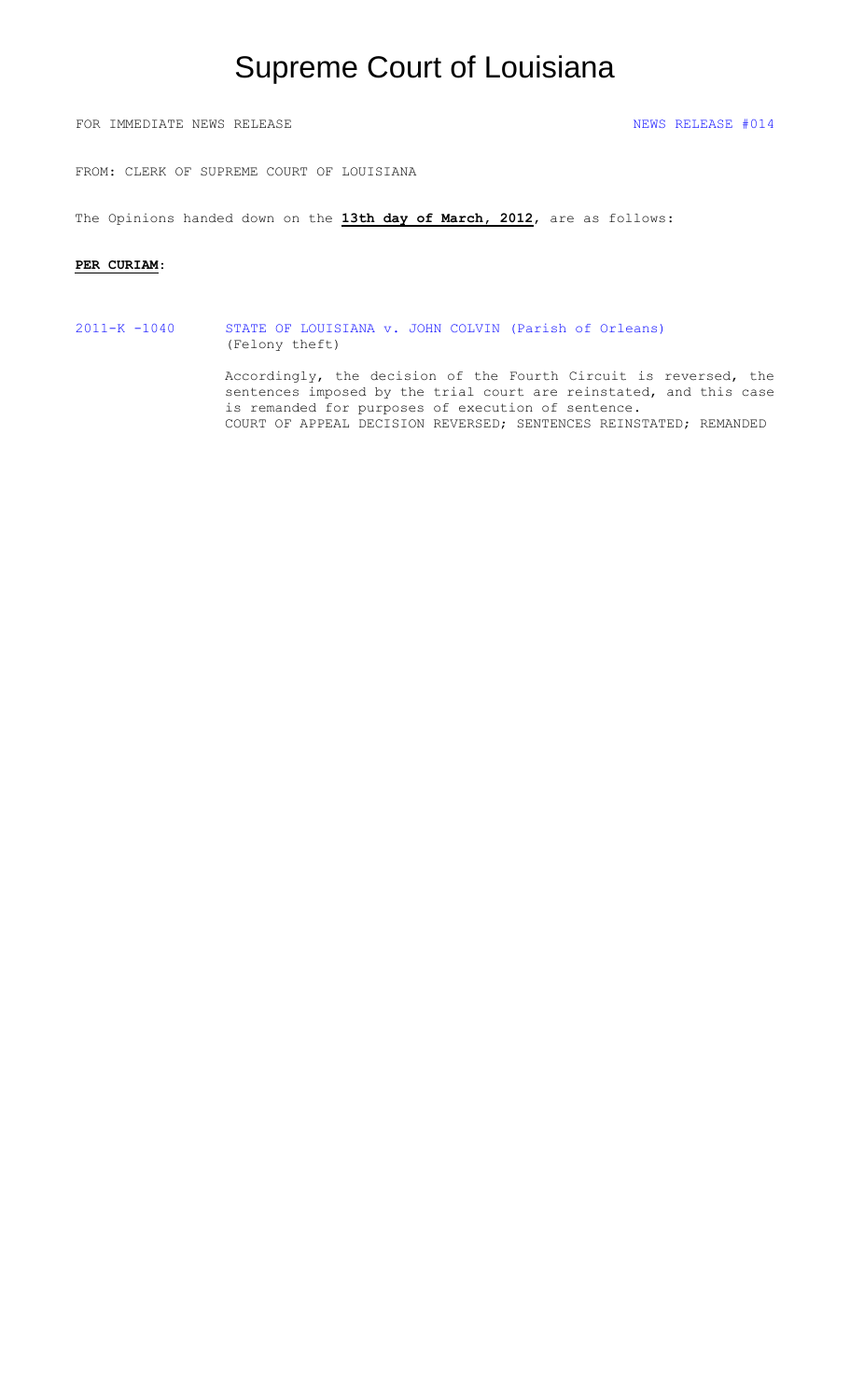### <span id="page-1-0"></span>03/13/12

### SUPREME COURT OF LOUSIANA

### NO. 11-K-1040

#### STATE OF LOUISIANA

### V.

#### JOHN COLVIN

## On Writ of Certiorari to the Fourth Circuit Court of Appeal

PER CURIAM:

In what the state termed particularly egregious and predatory acts of contractor fraud in New Orleans following Hurricane Katrina, 63-year-old defendant /respondent, a former elected state representative in Alabama, entered guilty pleas in November 2009, to six counts of felony theft in violation of La.R.S. 14:67. The total loss to the six victims came to over \$250,000, much of it Road Home money distributed to homeowners to rebuild in the aftermath of the storm. The trial court ordered a presentence investigation and on February 12, 2010, conducted a sentencing hearing at which the victims on each count, or members of their family, testified about their losses. The defense called several witnesses in mitigation. At the close of the hearing, the trial court sentenced respondent on each count to consecutive terms of 10 years imprisonment at hard labor, for a total of 60 years imprisonment at hard labor. On appeal, the Fourth Circuit affirmed respondent's convictions but vacated his sentences as excessive and remanded the case to the trial court for resentencing. State v. Colvin, 10-1092 (La. App.  $4<sup>th</sup>$  Cir. 4/20/11), 65 So.3d 669. We granted the state's application to review that decision and reverse for reasons that follow.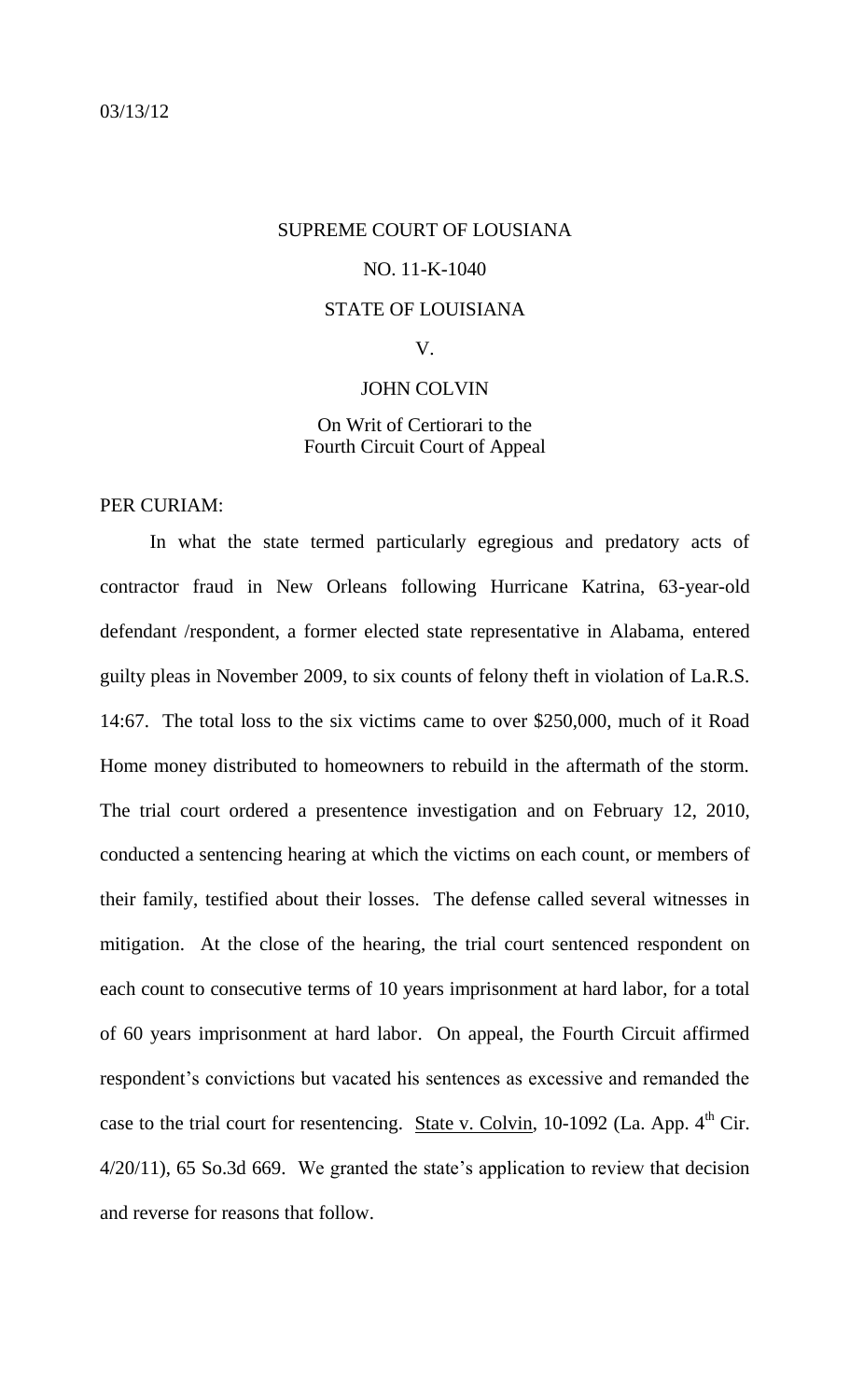The record below, including transcripts of the preliminary examination conducted on August 3, 2009, the sentencing hearing conducted on February 12, 2010, and the presentence report, reveals that in the fall of 2007 and spring of 2008 respondent entered into a series of construction contracts with homeowners in New Orleans attempting to rebuild after Hurricane Katrina. Respondent held himself out as a licensed contractor doing business as Colvin Modular Homes, LLC. However, information provided by Carl Bourke, a Residential Compliance Supervisor for the State Licensing Board for Contractors, indicated that respondent was not then, nor ever, a licensed contractor in Louisiana, although Louisiana law required him to register if he undertook home improvement contracting services. La.R.S. 37:2175.2(A) ("No person shall undertake, offer to undertake, or agree to perform home improvement contracting services unless registered with and approved by the Residential Building Contractors Subcommittee of the State Licensing Board for Contractors as a home improvement contractor."). Louisiana law also prohibited respondent from "[o]perating without a certificate of registration issued by the subcommittee," La. R.S.  $37:2175.3(A)(1)$ , or from "[m]aking any material misrepresentation in the procurement of a contract," La.R.S. 37:2175.3(A)(4), or from "[m]aking a false representation that the person is a state licensed general contractor." La.R.S. 37:2175.3(A)(8). The present contract amounts generally exceeded \$100,000, had no completion dates, required the homeowners to secure insurance, and entailed substantial down payments.

As documented in the testimony at the sentencing hearing, in the majority of the six cases, the homeowners paid tens of thousands of dollars for little or nothing. Brenda Turner gave respondent a total of \$40,000 for "five loads of sand" on her lot, and "that's all" she received. Willie King's parents gave respondent \$43,200 in return for which respondent "placed four stakes and ran string from the four stakes," before disappearing. Ida Warfield Kirklon paid respondent at total of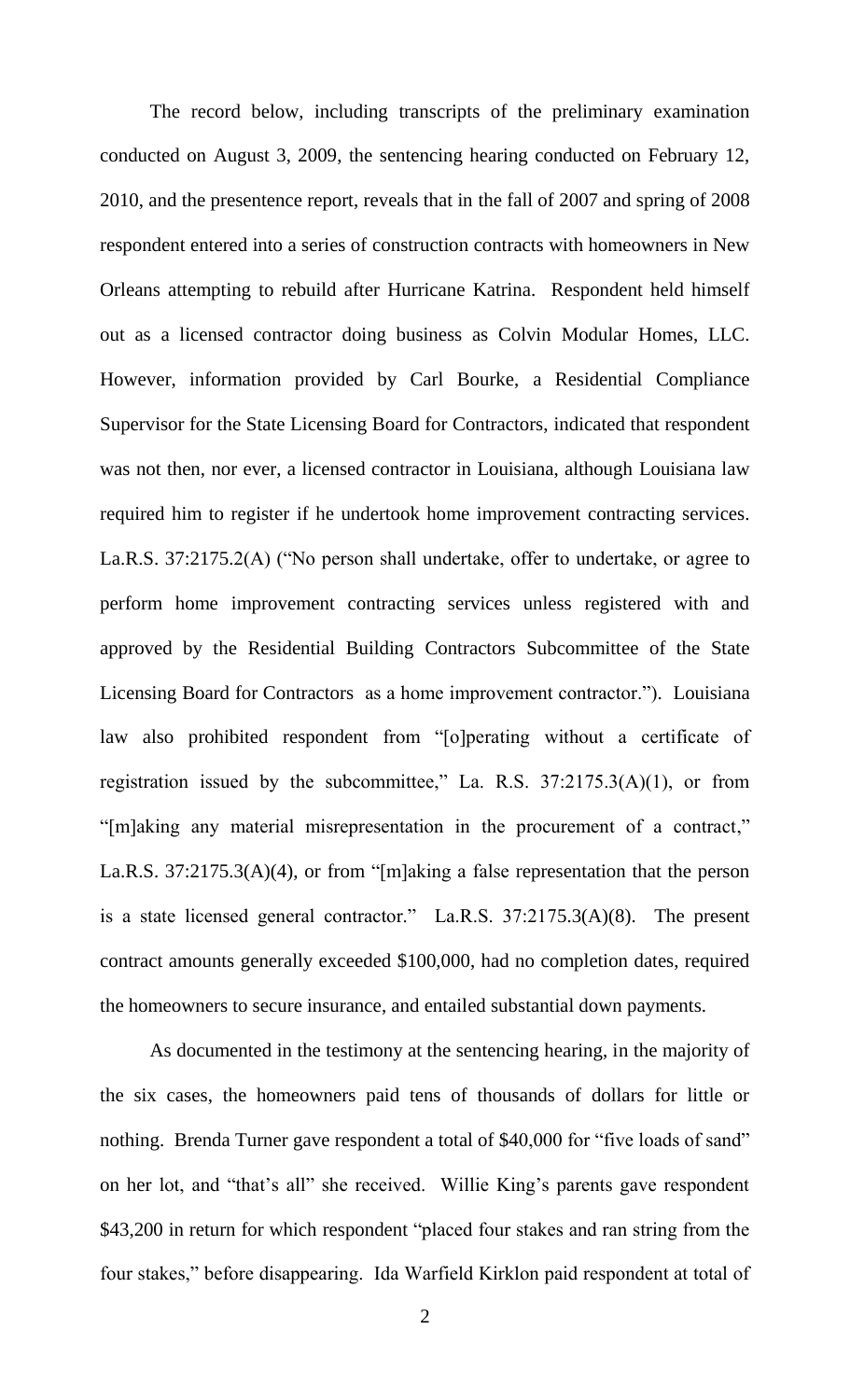\$39,400 for some holes dug on her property, "no ribbon, nothing. . . . just dug up with holes, that was it." Her loss meant that she had gone into her retirement savings in an attempt to rebuild not only for herself but also for her son, who had developed mental problems, including depression, "because he's constantly upset and talks about the fact that we don't have a house." Emily Marshall gave respondent \$47,200, after which he "dug up the ground, put down a couple of 2 x 4's, strung some string around it, but nothing else was done."

On the remaining counts, Alton Joseph made an initial payment of \$45,000, then paid an additional \$18,500 for a foundation slab and a shed placed on a new piece of property he purchased with respondent's help when he refunded \$5,000 of Joseph's money. While Joseph waited for his modular home, respondent also paid for his rent for six months until he disappeared altogether with the rest of Joseph's money, after which Joseph paid \$49,000 to a new contractor, who was apparently associated with respondent, to build his home, "only fixing the weatherboards on the outside, do the plumbing work and electrical work and then we had to take it from there." He and his wife moved in on Christmas day but they had no electricity or water. They "put a mattress in the kitchen, lived in a house like that, a shell, and worked on it a little at a time." Annette Rainey paid respondent \$50,000 in Road Home money in September 2007, with the understanding that she would be in her new home by Christmas. Respondent put a foundation on her property but nothing more, and at the time of sentencing, Rainey still was not in a new home.

As complaints poured into the Contractor Fraud Unit of the Orleans Parish District Attorney's Office, warrants issued for respondent's arrest on November 14, 2008. By that time, respondent had returned to his home state of Alabama, where local authorities arrested him after receiving copies of the warrants issued in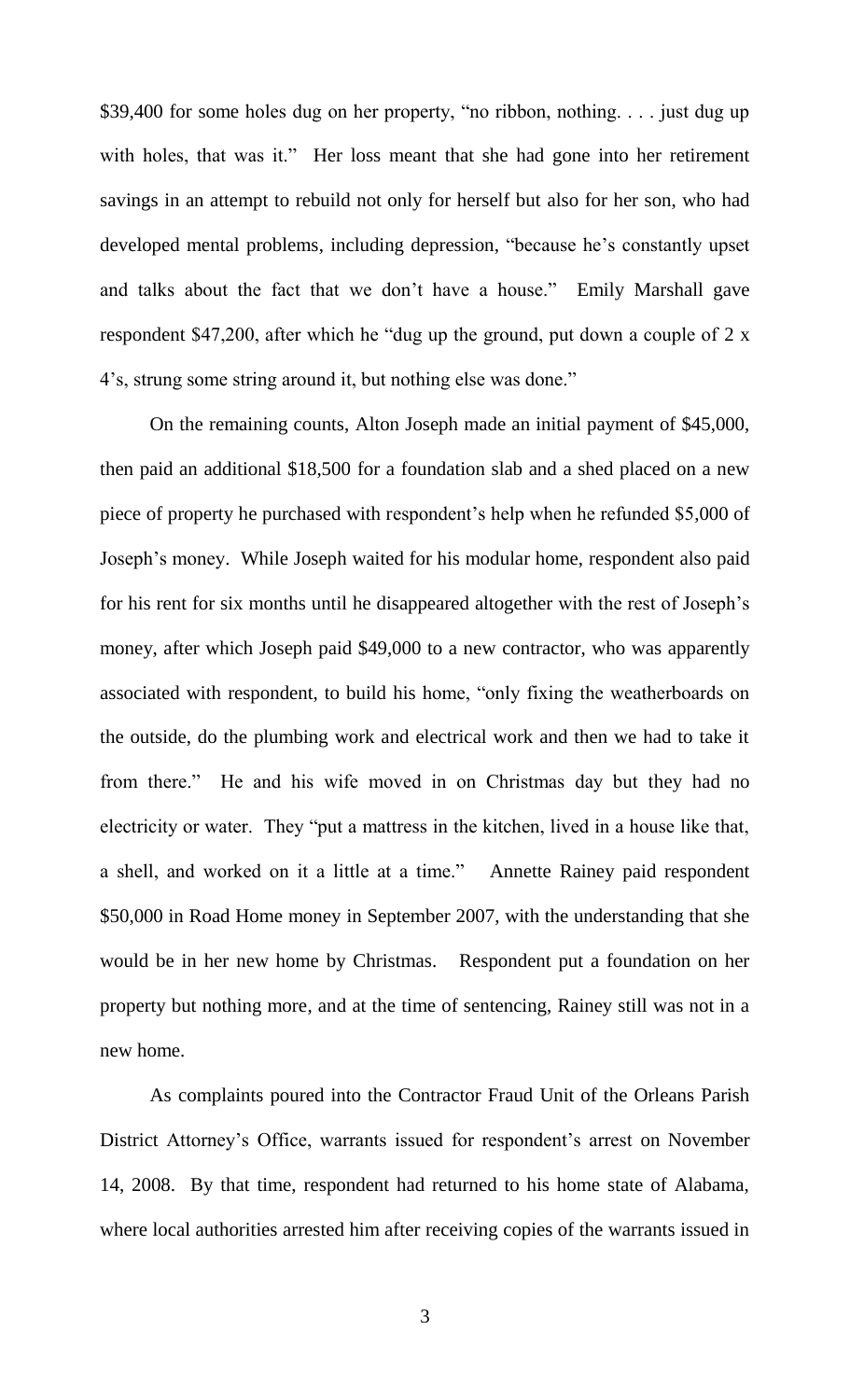Louisiana. Respondent was then extradited to Louisiana to face six counts of felony theft in amounts over \$500.

Before sentencing, defense counsel submitted an extensive memorandum detailing reasons why respondent should receive a probated sentence. Counsel contended that the crimes resulted from business ineptitude, were non-violent, and resulted only in economic harm that could best be redressed by restitution, an alternative available only if respondent received probation. The memorandum further argued against lengthy incarceration of an offender who was in his 60's and likely represented a significant financial burden to Louisiana taxpayers, not only because of the routine costs of incarceration but also because of the costs associated with medical care for an aging prisoner. Even with parole eligibility at one-third of his term as a first offender, La. R.S. 15:574.4(A), respondent would be likely to die in the penitentiary if given a substantial sentence of imprisonment. Counsel thus argued that a probationary sentenced served the multiple goals of reducing judicial costs, correctional costs, taxpayer costs, and, ultimately, affording respondent's victims their only realistic chance at restitution.

In addition, at the sentencing hearing, counsel called several witnesses to attest to respondent's caring and generous character, as illustrated by specific instances in which he bought uniforms for members of his daughter's cheerleading team who could not afford them, provided Christmas toys and clothing for the children in his extended family, and helped a troubled University of Alabama football player in his rehabilitation after he was arrested for drugs. Respondent's good deeds extended to his public life, in which he served on the Water Board in a small Alabama community and personally contributed to the installation of water meters in rural areas where families had no running water. Respondent also served two years in the Alabama legislature focusing on programs to provide recreational opportunities for children. Ralph Burke, who served in the Alabama House of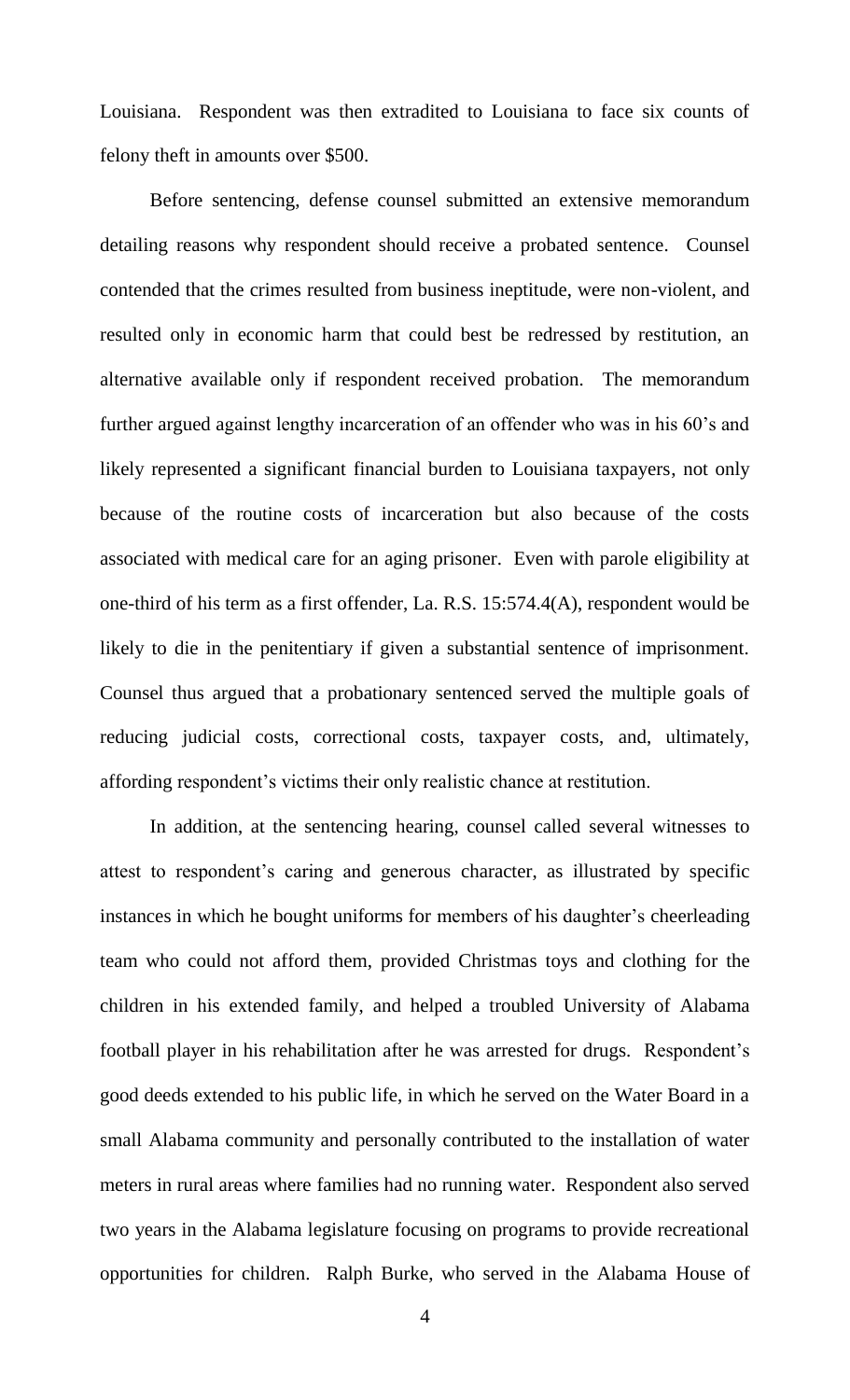Representatives with respondent, attested to his good character and expressed his firm conviction that respondent would make restitution to his victims. Burke had become a business associate of respondent after he left the Alabama legislature. They had engaged in the sale of carpeting, furniture, and portable classrooms, and respondent paid Burke's commissions on the sales reliably, just as, the witness assured the court, he would make restitution to the victims in the present case. In general, other Alabama public officials shared Burke's opinion. The trial court had received a letter in support of respondent from Jim Folsom, the Lieutenant Governor of Alabama, and letters from other members of the Alabama House of Representatives, all attesting to respondent's good character. Respondent also addressed the court directly, expressed his remorse, and his desire to make restitution and for forgiveness, just as he would forgive unnamed persons who had "beat" him out of \$250,000.

The defense presentation left the trial judge unmoved. "This has been a precipitous fall," the court informed respondent just before imposing sentence, "you go from being a public servant, an elected official, to being a public predator and a convicted felon." The court elaborated:

> I find the behavior unconscionable and, yes, predatory and deeply offensive. Half of my courtroom is filled right now with victims, people who were hurt by what you did to them. They're older people, they're working class people. You've not only taken their money from them, you've not only deprived them of the homes that they dreamed to be able to return to, but you've taken their dreams, you've taken their health in some instances. . . . And this is not an isolated incident. This wasn't a contract dispute, this is not a civil matter. It's a pattern of behavior aimed at bilking people out of their money, out of their hard earned money and frustrating their efforts to return to some degree of normalcy to retain not only their homes, but their lives. . . . Mr. Colvin, in exchange for your promises and all that you have done, sir, there's a trail of lies and broken promises and empty lots, I'm sure I speak for these folks when I say that your apology rings hollow, sir, when these people are still struggling to this day. . . . This is wrong, sir. I feel compelled to send the only message that I can and do hold you entirely responsible for your behavior.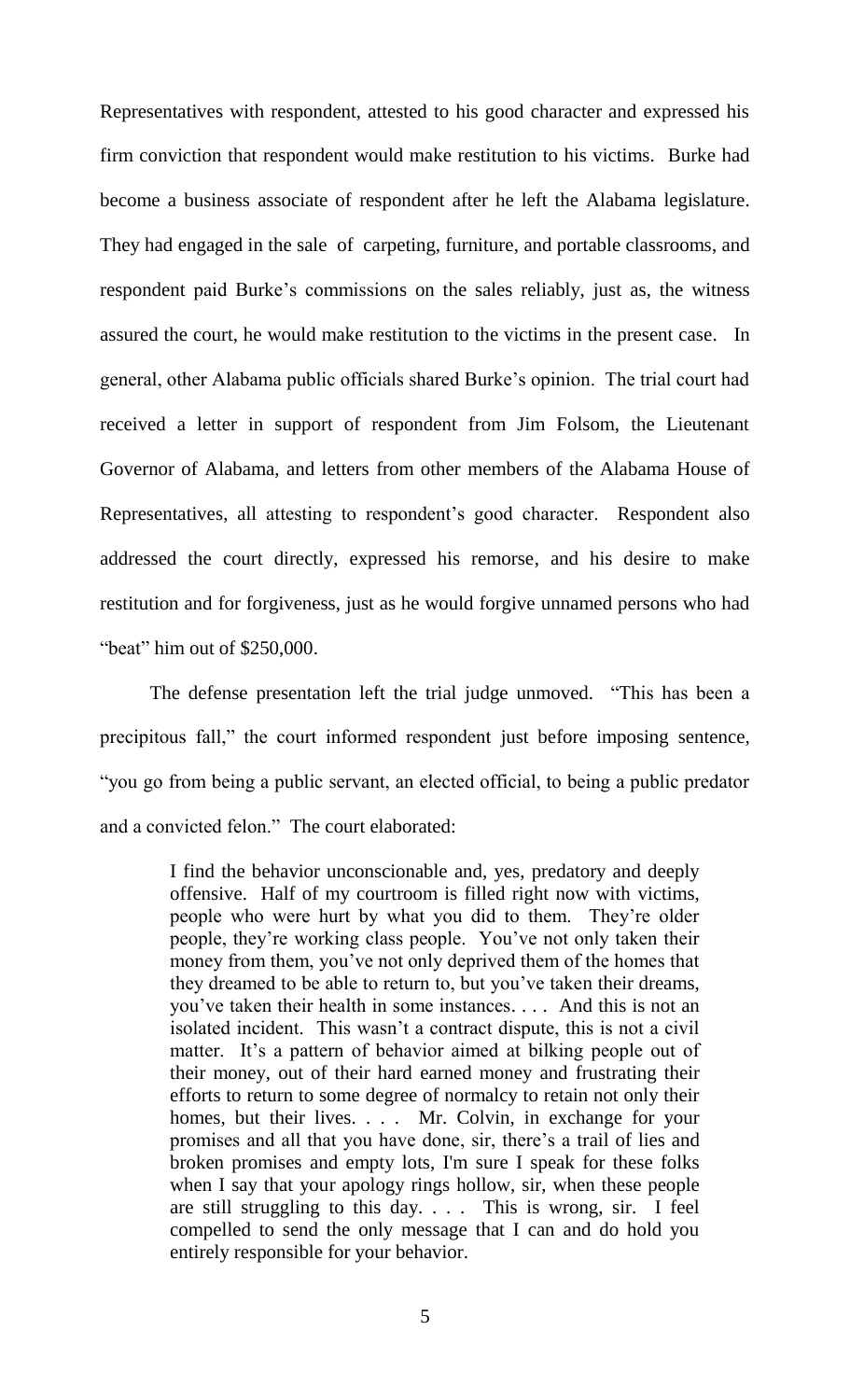On appeal, the Fourth Circuit acknowledged that respondent had failed to file a motion to reconsider sentence under La.C.Cr.P. art. 881.1 or otherwise object at the close of sentencing to the terms of imprisonment imposed by the trial court, a procedural default that would ordinarily bar appellate review of sentence. State v. Mims, 619 So.2d 1059 (La. 1993). However, the court of appeal deemed the detailed, pre-sentencing memorandum filed on respondent's behalf, and subsequently marked "Denied" by the trial judge, sufficient to preserve appellate review of his sentences. Colvin, 10-1092 at 5, 65 So.3d at 672. On the merits of respondent's sentencing claim, the appellate court noted this Court's preference for concurrent, as opposed to consecutive, sentences imposed on first offenders in the absence of a showing that the offender "'poses an unusual risk to the safety of the public, similar to those posed by habitual or by dangerous offenders." Colvin, 10-1092 at 13, 65 So.3d at 678 (quoting State v. Jacobs, 383 So.2d 342, 345 (La. 1980); cf. La.C.Cr.P. art. 883 ("If the defendant is convicted of two or more offenses based on the same act or transaction, or constituting parts of a common scheme or plan, the terms of imprisonment shall be served concurrently unless the court expressly directs that some or all be served consecutively."). Considering the mitigating evidence presented to the trial judge, including respondent's age, his efforts to mitigate the loss to one of his victims, Alton Joseph, by returning \$5,000 of his money, and respondent's clean prior record and first offender status, the court of appeal panel unanimously found respondent's punishment excessive. However, in vacating respondent's sentences and remanding the case to the trial court for resentencing, the court of appeal further noted that a 10-year sentence, i.e., simply amending respondent's sentences from consecutive to concurrent, was not "sufficient either, considering the extreme economic and emotional harm suffered by the victims in this case."  $\underline{Id}$ , 10-1092 at 15, 65 So.3d at 679. The court of appeal thus contemplated that an appropriate, non-excessive sentence,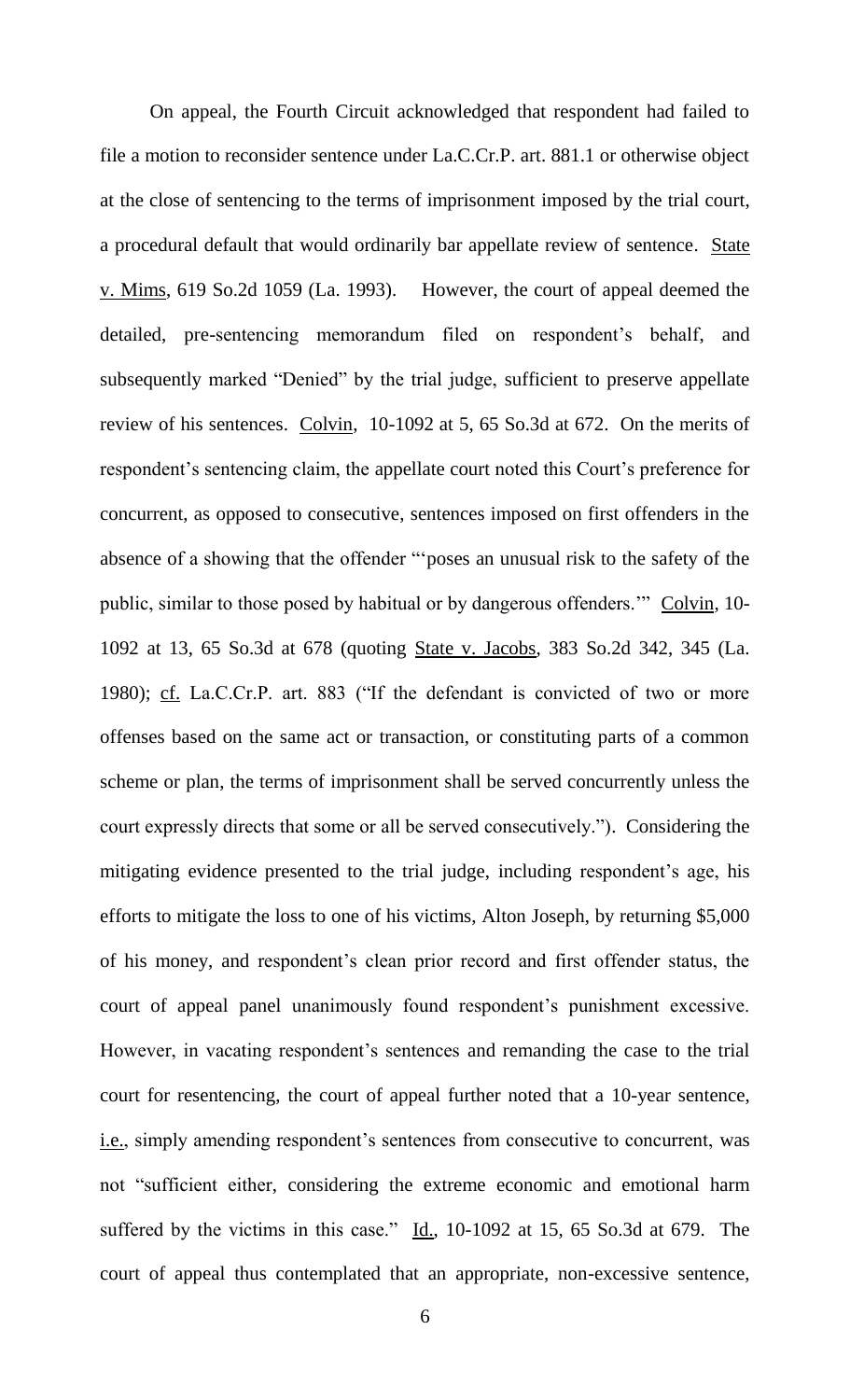would mix concurrent and consecutive sentences within a range determined by the trial court on remand of the case.

We may assume here that, as the court of appeal found, respondent's detailed sentencing memorandum setting forth grounds for suspending sentence and placing him on probation preserved review of his sentencing claims on appeal. Cf. La.C.Cr.P. art. 841(B) ("The requirement of an objection shall not apply to the court's ruling on any written motion."). However, we agree with the state that the court of appeal lost sight of a fundamental principle of sentence review at the appellate level that we have repeatedly stressed. The pertinent question on appellate review is "whether the trial court abused its broad sentencing discretion, not whether another sentence might have been more appropriate." State v. Humphrey, 445 So.2d 1155, 1165 (La. 1984); see also State v. Taves, 03-0518, p. 4 (La. 12/3/03), 861 So.2d 144, 147 (per curiam)(collecting cases). A trial court "abuses its discretion only when it contravenes the prohibition of excessive punishment in La. Const. art. I, § 20, i.e., when it imposes 'punishment disproportionate to the offense." State v. Soraparu, 97-1027 (La. 10/13/97), 703 So.2d 608 (quoting State v. Sepulvado, 367 So.2d 762, 767 (La. 1979)). In making that determination, "we must consider the punishment and the crime in light of the harm to society caused by its commission and determine whether the penalty is so disproportionate to the crime committed as to shock our sense of justice." State v. Bonanno, 384 So.2d 355, 358 (La. 1980).

In the present case, the trial court gave respondent a full and fair opportunity to present the case for mitigating punishment of a pattern of conduct that clearly reflected more than business ineptitude and was fraudulent from the outset when respondent falsely represented himself as a licensed contractor in Louisiana, conducting a business that nothing in his background apparently qualified him to perform. Despite the defense showing, the trial court ultimately agreed with the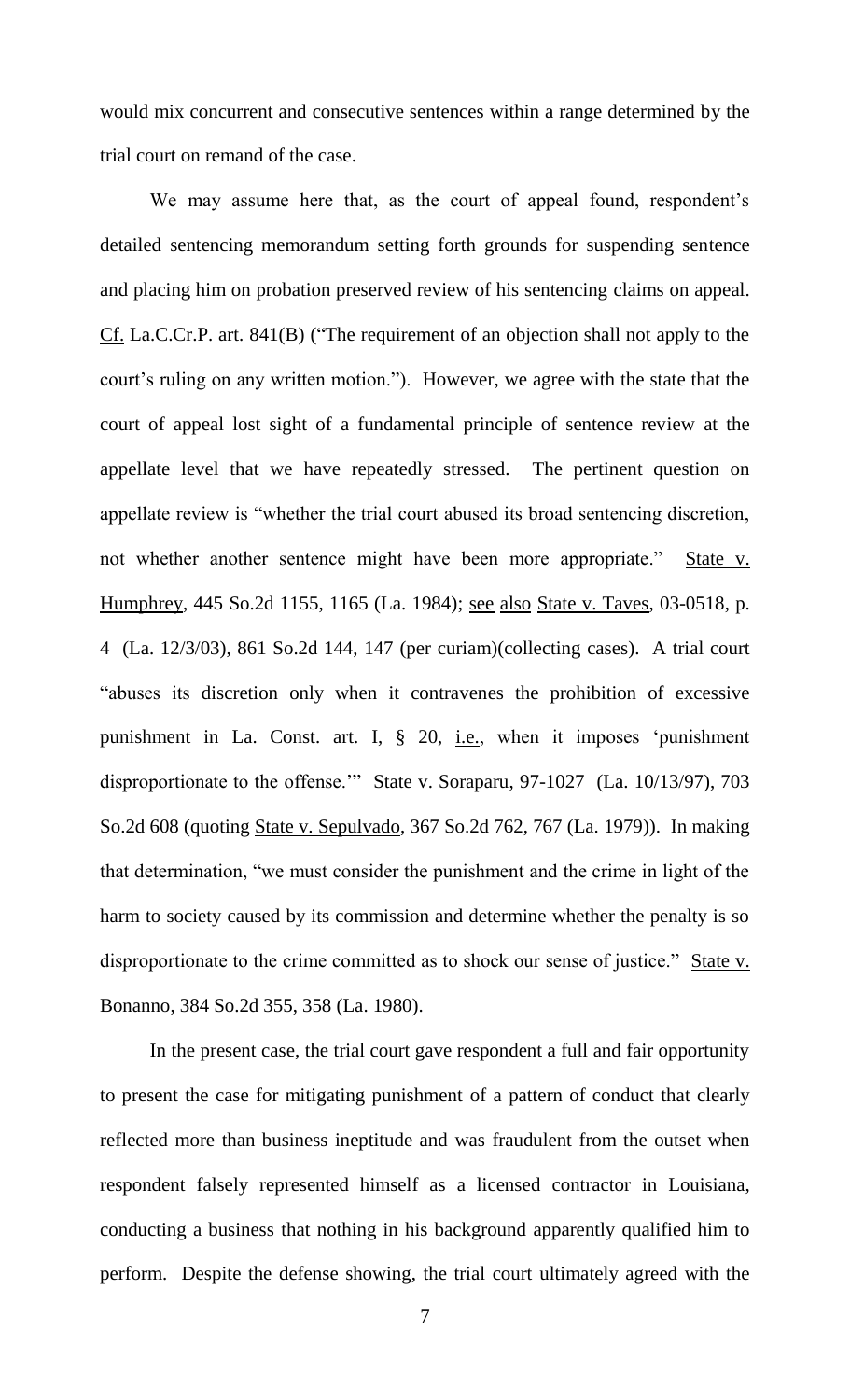prosecutor that respondent was "not here today before the Court because of what he did for the State of Alabama. He's here today because of what he did to the citizens of Orleans Parish." Respondent expressed remorse and contrition at the sentencing hearing but he had, only a month before, in the interview with the probation officer preparing the presentence report, claimed that he had paid another contractor in advance to lay the foundations for several properties and that the contractor had bungled the jobs, greatly increasing the length of time to complete the tasks and consuming the funds advanced to him to build modular homes for the victims, with the result that he did not use any of the money for personal gain. The remarks explained respondent's parting words at sentencing, in which he asked for forgiveness just as he had forgiven "those people that beat me out of all that money." The extent to which respondent accepted responsibility for the victims' losses and the degree to which he was committed to making restitution by entering his guilty pleas was therefore open to considerable doubt, and Alton Joseph had his own opinion of what respondent meant when he paid back \$5,000 of the \$63,000 Joseph had given him. Joseph testified that in the face of his repeated demands for all of his money back, respondent had explained "that we [were] not going to throw the baby out with the water. . . . he gave me \$5,000 and that was supposed to be towards the lot for . . . him not to give me my money [back]."

 The trial court fully articulated the reasons underlying its determination that the present case involved "maximum sentences are reserved for [] the most serious violations of the charged offense." State v. Quebedeaux, 424 So.2d 1009, 1014 (La. 1982). The record fully supports that conclusion. Similarly, the court justified its decision to consider respondent an exceptional risk to public safety for whom consecutive sentences are appropriate because he had preyed systematically on distressed homeowners attempting to rebuild their lives in the aftermath of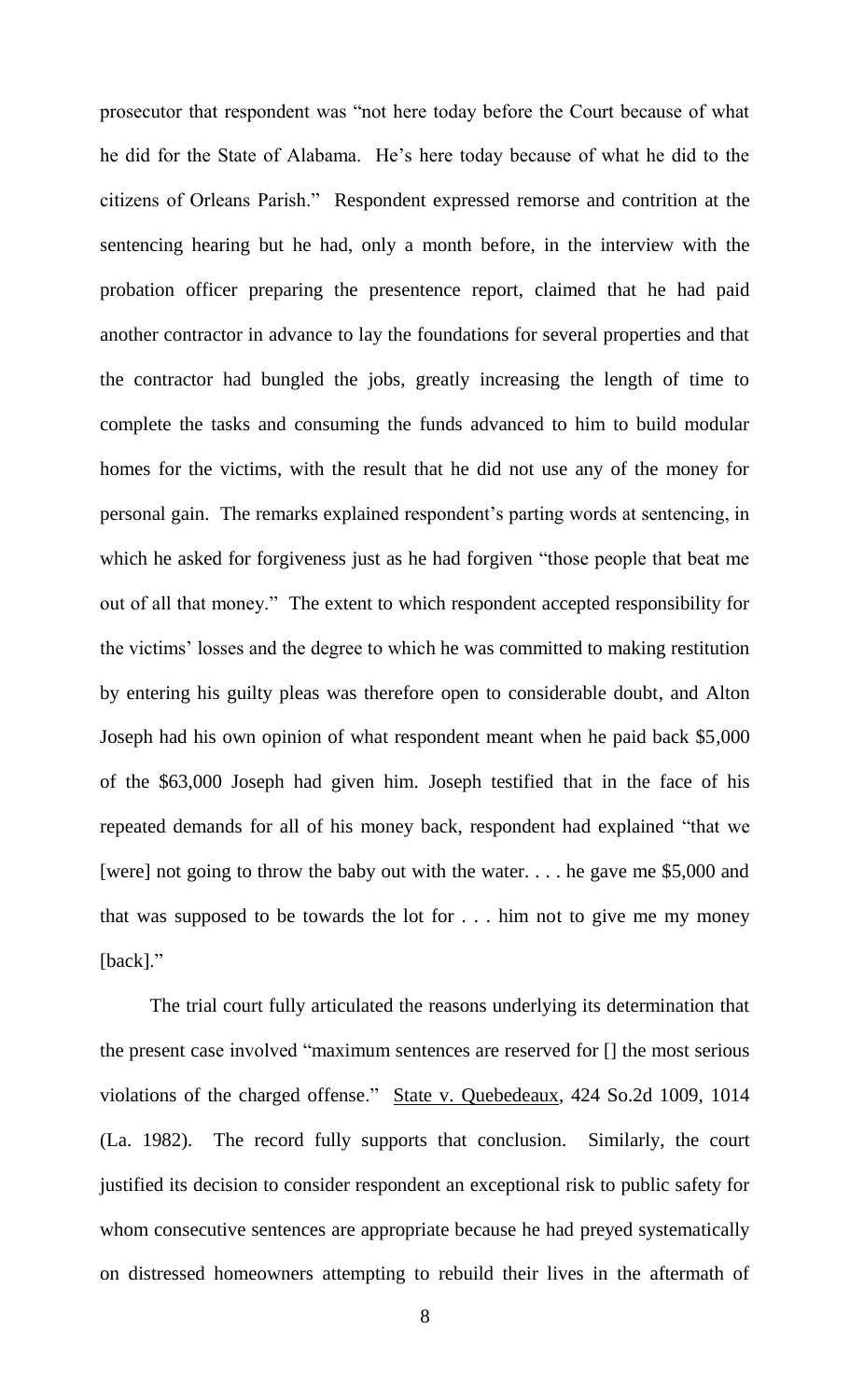Hurricane Katrina, and he was good at it. "[H]e had this knack about invoking his mother and God," Willie King testified at sentencing, "He just had that knack about him that, you know, it's like, well, maybe this guy might do it." Willie King recalled that when his parents, both in their late 70's decided to sign the contract, they all stood around a table and prayed "that God guide his hands to finish my parents home." "And just like the gentleman said," Andrea Marshall testifying on her mother's behalf and referring to Willie King's statement, "he brought his family into it, God, his children. He even had the 'lil girl running around." The presentence report also indicated that at the time of sentencing, respondent had pending five additional theft charges in Jefferson Parish, further underscoring the social risk he posed. State v. Myles, 94-0217, pp. 2-3 (La. 6/3/94); 638 So.2d 218, 219 (sources of information relied upon by the sentencing court are varied and may include evidence usually excluded from the courtroom at the trial of guilt or innocence, e.g., hearsay and arrest as well as conviction records)(citing Williams v. NewYork, 337 U.S. 241, 69 S.Ct. 1079, 93 L.Ed. 1337(1949)). The prosecutor emphasized the significance of those pending cases when she observed, regarding probation as a sentencing option: "And let's be honest, he's not getting out because after we deal with him in Orleans Parish, then he's shipped to Jefferson Parish."<sup>1</sup>

Given respondent's apparently productive and law-abiding life in Alabama and his public service in that state, there may be no accounting for his conduct in Orleans Parish at the close of 2007 and spring of 2008. Respondent's brother testified on his behalf at the sentencing hearing and was at loss to "understand how this happened." Nevertheless, given all of the circumstances in the present case, we find no abuse of the trial court's broad sentencing discretion. Accordingly, the

l

 $1$  The state asserts in brief that respondent was subsequently convicted in Jefferson Parish on all five counts.